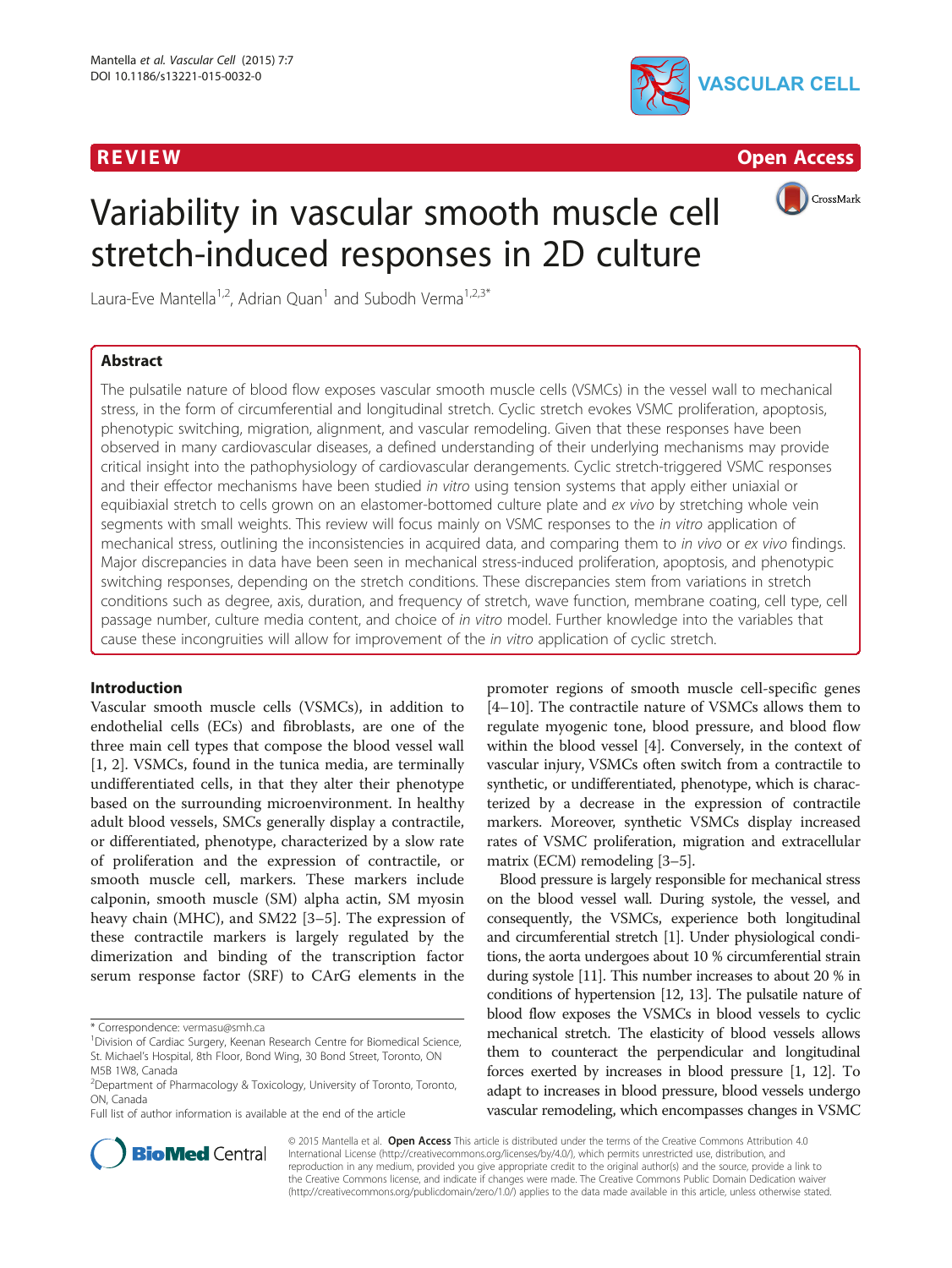and EC migration, proliferation and apoptosis, as well as turnover of ECM proteins, to increase their rigidity [\[1](#page-6-0), [2](#page-6-0)]. This remodeling contributes to the pathogenesis of many vascular diseases.

This review will focus mainly on VSMC responses under in vitro conditions and in response to mechanical stress. It will detail the inconsistencies in the available literature, and compare and contrast these findings to the corresponding in vivo or ex vivo observations. Major discrepancies in data have been noted in mechanical stress-induced proliferation, apoptosis, and phenotypic switching responses, depending on the stretch conditions. These discrepancies derive from variations in stretch conditions such as degree, axis, duration, and frequency of stretch, wave function, membrane coating, cell type, cell passage number, culture media content, and choice of in vitro model. Further knowledge into the variables that cause these incongruities will allow for improvement of the *in vitro* application of cyclic stretch.

# **Mathods**

The effects of cyclic stretch on VSMCs and their associated mechanisms have widely studied in vitro using the Flexcell® Tension System, and less commonly the STREX Cell Stretching System (Tables 1, [2](#page-2-0), [3](#page-2-0), [4](#page-3-0), [5](#page-3-0) and [6\)](#page-4-0). The Flexcell<sup>®</sup> system applies vacuum pressure to deform elastomerbottomed cell culture plates, allowing the user to adjust frequency, duration, and degree of stretch to which the VSMCs are subjected [\[14\]](#page-6-0). Studies have also been performed using a 3D collagen lattice, to better represent the three-dimensional structure of the blood vessel [[15](#page-6-0), [16](#page-6-0)]. Furthermore, researchers have created an ex vivo model by statically stretching murine portal vein segments [\[17\]](#page-6-0). This technique involves mounting the vein in a test tube containing DMEM culture medium and stretching the vein using 0.3 g weights.

# Proliferation

Since abnormal proliferation of VSMCs plays a significant role in the pathogenesis of vascular diseases such as atherosclerosis and hypertension [\[18](#page-6-0)–[21](#page-6-0)], it follows that a clear understanding of the effect of cyclic stretch on VSMC proliferation is critical. Generally, cyclic stretch increases the rate of VSMC proliferation under in vitro conditions. Sheep and rat VSMCs that had been exposed to 20 % cyclic stretch demonstrated increased expression of positive regulators of proliferation, such as hypoxiainducible factor-1 $\alpha$ , vascular endothelial growth factor and transforming growth factor (TGF)-β1 [\[22, 23\]](#page-6-0). Stretch has also been reported to act synergistically with oxidized lowdensity lipoprotein and norepinephrine to increase rabbit and mouse VSMC proliferation through activation of the extracellular signal-regulated kinase (ERK) pathway [[24](#page-6-0), [25\]](#page-6-0) which itself has been implicated in 20 % stretchinduced rat VSMC hypertrophy via increased expression of myocardin [[26](#page-6-0)]. Similarly, rat aortic SMCs (RASMCs) exposed to 15 % stretch showed upregulated ERK and Akt activation, and a subsequent increase in insulin-induced cellular proliferation [[27](#page-6-0)].

The previous data are in contrast with those observed by Guha et al. [[28\]](#page-6-0), who noted that 10 % stretch decreased rat VSMC proliferation and survival via inhibition of glycogen synthase kinase-3β activity. The same group also found in rat VSMCs that 15 % stretch inhibited proliferation through decreased Notch3 receptor expression [\[29](#page-7-0)]. However, it is important to note that unique to these studies was the waveform used to stretch the cells. These studies used the Flexcell® Heart(P) waveform, which mimics physiological pressure generated by a beating heart, rather than the more commonly used sinusoidal waveform. Taken together, these results suggest that pressure waveform may have an important impact on VSMC proliferation.

Stretch-induced cellular proliferation is also dependent on the effects exerted by the small non-coding molecules known as microRNAs which silence RNA by base pairing with complementary sequences within mRNA molecules [[30](#page-7-0)]. It was previously found that in rat venous VSMCs, stretch downregulated miR-223 and miR-153, stimulating proliferation via activation of insulin-like growth factor-1 receptor (IGF-1R) [\[31](#page-7-0)]. Similarly, 16 % elongation of human aortic SMCs (HASMCs) resulted in enhanced miR-21 expression, which occurred via activation of the transcription factor, activator protein-1, and ultimately increased the rate of cellular proliferation [[32\]](#page-7-0). Collectively, these findings suggest that stretch-induced increases in proliferation may be, at least partially, regulated by non-coding RNAs which poses the notion that other non-coding RNAs, such as long non-coding

Table 1 Cyclic mechanical stretch affects alignment in VSMCs in vitro

| Study         | Cell type      | Freg.      | Unit         | Stretch | Plate      | Axis        | Time       | Wave       | Results     |
|---------------|----------------|------------|--------------|---------|------------|-------------|------------|------------|-------------|
| Zhu [62]      | AoSMC (human)  | Hz         | <b>STREX</b> | 10 %    | Collagen I | Jniaxial    | $0 - 3 h$  |            | Alignment 1 |
| Liu [63]      | AoSMC (rat)    | $0.5-2$ Hz | FX-4000      | 10 %    | Collagen I | Equibiaxial | 0–12 h     |            | Alignment 1 |
| Chen [60]     | AoSMC (bovine) | Hz         | FX-4000      | 10 %    | Collagen I |             | 24 h, 48 h | Sinusoidal | Alignment 1 |
| Standley [59] | AoSMC (rat)    | Hz         | Flexercell   | 20 %    | Collagen I | Uniaxial    | 48 h       |            | Alignment 1 |
| Li [61]       | AoSMC (bovine) | Hz         | FX-4000      | 10 %    | Collagen I |             | $0 - 24 h$ | Square     | Alignment 1 |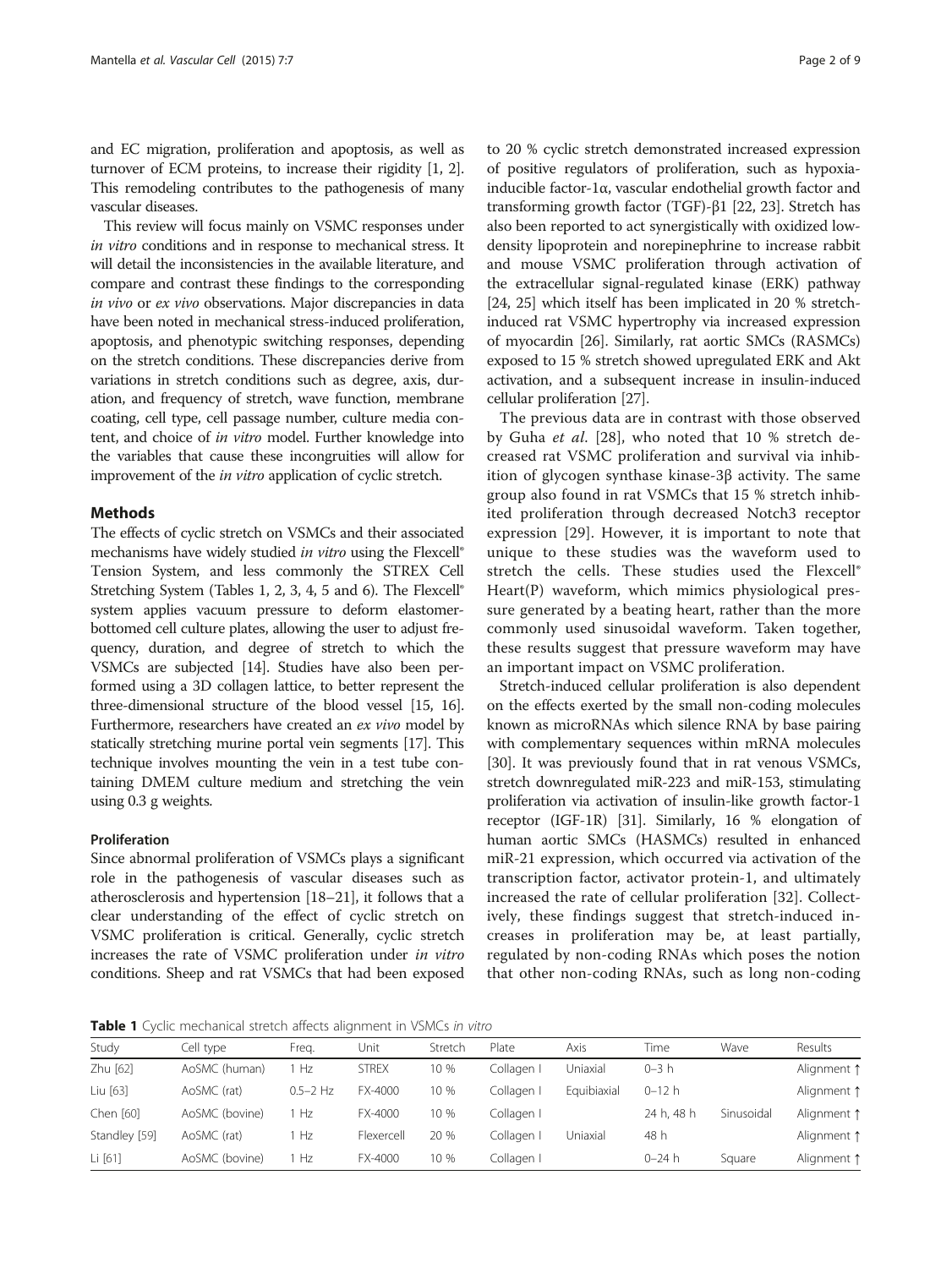| Study               | Cell type         | Freq. | Unit       | Stretch    | Plate      | Axis     | Time       | Wave       | Results         |
|---------------------|-------------------|-------|------------|------------|------------|----------|------------|------------|-----------------|
| Standley [59]       | AoSMC (rat)       | 1 Hz  | Flexercell | 20 %       | Collagen I | Uniaxial | 48 h       |            | Proliferation 1 |
| Li $[61]$           | AoSMC (bovine)    | 1 Hz  | FX-4000    | 10 %       | Collagen I |          | $0 - 24 h$ | Square     | Proliferation 1 |
| Chahine [24]        | AoSMC (rabbit)    | 1 Hz  | FX-4000    | 20 %       |            |          | 48 h       |            | Proliferation 1 |
| Chang [23]          | AoSMC (rat)       | 1 Hz  | FX-2000    | 20 %       |            |          | $0 - 24 h$ | Sinusoidal | Proliferation 1 |
| Liu [27]            | AoSMC (rat)       | 1 Hz  | Flexercell | 5 %, 15 %  | Collagen I |          | 2 h        |            | Proliferation 1 |
| Liu [25]            | AoSMC (mouse)     | 1 Hz  | FX-3000    | $0 - 25%$  |            |          | $0-60$ min |            | Proliferation 1 |
| Mata-Greenwood [22] | PASMC (sheep)     | 1 Hz  | FX-4000    | 20 %       | Collagen I | Biaxial  | 0–24 h     |            | Proliferation 1 |
| Song [31]           | Venous VSMC (rat) | 1 Hz  | Custom     |            |            |          | $0 - 24 h$ |            | Proliferation 1 |
| Song [32]           | AoSMC (human)     | 1 Hz  | FX-5000    | 10 %, 16 % | Collagen I |          | 0–24 h     |            | Proliferation 1 |
| Morrow [29]         | VSMC (rat)        | 1 Hz  | FX-4000    | $0 - 15%$  |            |          | 0–24 h     | Heart(P)   | Proliferation Į |
| Guha [28]           | VSMC (rat)        | 1 Hz  | FX-4000    | $0 - 10%$  | Pronectin  |          | 0–24 h     | Heart(P)   | Proliferation Į |

<span id="page-2-0"></span>**Table 2** Cyclic mechanical stretch affects proliferation in VSMCs in vitro

RNAs, may also play a role in regulating VSMC response to mechanical stress.

The aforementioned studies clearly demonstrate that VSMC responses in vitro are highly dependent on the characteristics of the stretch applied and underscore the importance of concomitantly studying VSMC responses to cyclic mechanical stretch under in vivo conditions. The spontaneously hypertensive rat (SHR) model is a widely used model mechanical stretch. Data derived from VSMCs isolated from SHR have revealed conflicting proliferating effects in response to mechanical stretch. Aortic VSMCs from SHRs exhibited increased rates of proliferation after being subjected to mechanical stretch [\[33](#page-7-0)–[36](#page-7-0)] and this phenomenon was associated with decreased nitric oxide (NO) sensitivity [[36](#page-7-0)], faster cell cycle progression due to increases in cyclin D, E and A expression [[35](#page-7-0)], and increases in mitogenactivated protein kinase (MAPK) activity [[33, 34](#page-7-0)]. In contrast, Arribas and colleagues recorded in carotid artery VSMCs from neonatal SHRs, decreases in PCNAand BrdU- positive nuclei, both hallmarks of decreased cellular proliferation [[37](#page-7-0)]. The differential results reported with VSMCs from the same rat strain suggest that age and VSMC origins likely pre-determine the stretch-induced responses we measure.

# Apoptosis

Dysregulated apoptosis is also a key contributor to the pathogenesis of various cardiovascular diseases. Increased apoptosis has been linked to atherosclerosis, heart failure, and diabetes [[38](#page-7-0)–[40\]](#page-7-0) and mechanical stress has been shown to upregulate VSMC apoptosis [[28,](#page-6-0) [29, 32](#page-7-0), [41](#page-7-0)–[43\]](#page-7-0). Stretch exposure promoted apoptosis through the induction of p53 upregulated modulator of apoptosis in human VSMCs and  $β_1$ -integrin activation of p38 MAPK in rat VSMCs [\[41, 42](#page-7-0)]. In porcine VSMCs, increased apoptosis occurred in parallel with activation of the p38 MAPK and c-Jun N-terminal kinase pathways following 25 % stretch [\[43](#page-7-0)]. Interestingly there was no significant increase in apoptosis seen with 7 % elongation suggesting that the stretch-dependent apoptotic response may also be dependent on the degree of stretch. In HASMCs, 16 % stretch has been associated with parallel elevations in apoptosis and miR-21 expression [\[32\]](#page-7-0). Studies using the Heart(P) pacemaker waveform were consistent with the general finding that stretch increased rat VSMC apoptosis [[28](#page-6-0), [29](#page-7-0)].

It is noteworthy that data has also suggested that stretch-induced apoptosis differs in VSMCs depending on their phenotype. 10 % stretch was found to induce apoptosis in differentiated, but not undifferentiated porcine

Table 3 Cyclic mechanical stretch affects apoptosis in VSMCs in vitro

| Study         | Cell type                | Freg. | Unit    | Stretch     | Plate      | Axis        | Time       | Wave       | Results     |
|---------------|--------------------------|-------|---------|-------------|------------|-------------|------------|------------|-------------|
| Cheng [41]    | AoSMC (human)            | Hz    | FX-2000 | 20 %        | Collagen I |             | $0 - 24 h$ | Sinusoidal | Apoptosis 1 |
| Su [44]       | Portal vein VSMC (swine) | Hz    | FX-4000 | 10 %        | Laminin    |             | 24h        |            | Apoptosis 1 |
| Sotoudeh [43] | VSMC (porcine)           | Hz    | Custom  | 7 %, 25 %   |            | Equibiaxial | $0 - 48$ h | Sinusoidal | Apoptosis 1 |
| Wernig [42]   | VSMC (rat)               | Hz    | FX-4000 | 7 %, 15 %   | Collagen I |             | $0-60$ min |            | Apoptosis 1 |
| Song [32]     | AoSMC (human)            | Hz    | FX-5000 | 10 %, 16 %  | Collagen I |             | $0 - 24 h$ |            | Apoptosis 1 |
| Morrow [29]   | VSMC (rat)               | Hz    | FX-4000 | $0 - 15%$   |            |             | $0 - 24 h$ | Heart(P)   | Apoptosis 1 |
| Guha [28]     | VSMC (rat)               | Hz    | FX-4000 | $0 - 10 \%$ | Pronectin  |             | $0 - 24 h$ | Heart(P)   | Apoptosis 1 |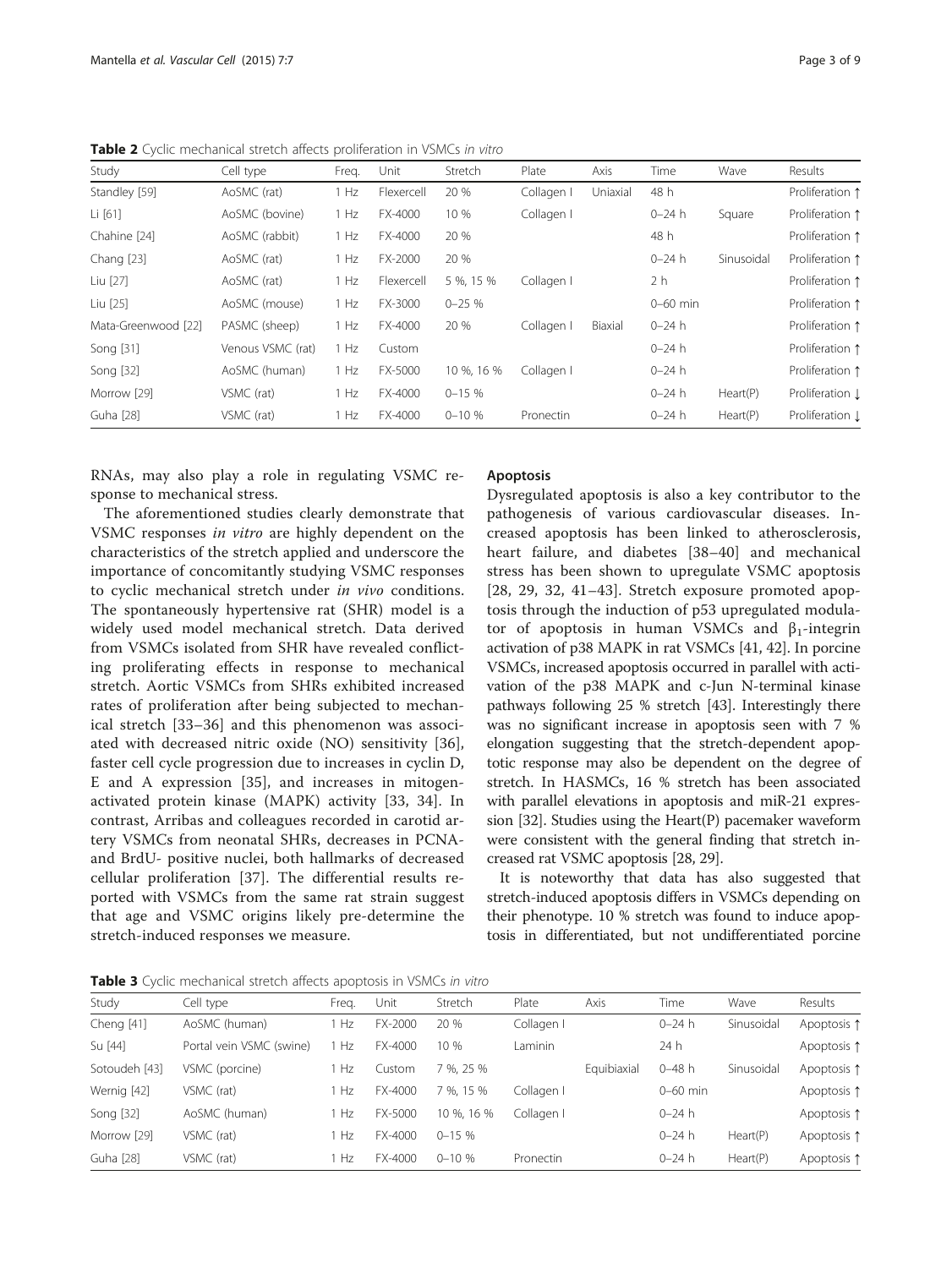<span id="page-3-0"></span>Table 4 Cyclic mechanical stretch affects differentiation in VSMCs in vitro

| Study           | Cell type         | Freg.     | Unit         | Stretch   | Plate                               | Axis        | Time         | Wave       | Results           |
|-----------------|-------------------|-----------|--------------|-----------|-------------------------------------|-------------|--------------|------------|-------------------|
| Yao [51]        | AoSMC (rat)       | $1.25$ Hz | FX-4000      | 10 %      | Gelatin                             | Equibiaxial | 24 h         |            | Differentiation 1 |
| Turczynska [17] | Mouse portal vein |           | 0.3 g weight |           |                                     |             | 5 min        |            | Differentiation 1 |
| Hu [46]         | AoSMC (human)     | 1 Hz      | FX-5000      | 16 %      | Collagen I                          |             | $0 - 30$ min |            | Differentiation 1 |
| Butcher [45]    | AoSMC (rat)       | 1 Hz      | Custom       | 10 %      | Collagen I,<br>Fibronectin, Cel-tak | Equibiaxial | 48 h         | Sinusoidal | Differentiation 1 |
| Wan [48]        | AoSMC (rat)       | $1.25$ Hz | FX-4000      | 5 %, 15 % | Collagen I                          |             | 24 h         |            | Differentiation 1 |
| Rodriguez [47]  | AoSMC (rat)       | 1 Hz      | FX-5000      | 10 %      | Collagen I                          | Uniaxial    | $0 - 24 h$   | Sinusoidal | Differentiation 1 |
| Song [31]       | Venous VSMC (rat) | 1 Hz      | Custom       |           |                                     |             | $0 - 24 h$   |            | Differentiation 1 |

VSMCs [[44\]](#page-7-0). However, it was previously demonstrated that stretch generally induces phenotypic switching from a differentiated to undifferentiated state [[45](#page-7-0)–[48\]](#page-7-0), begging the question of whether the differentiated cells responded to the stretching stimulus. The VSMCs used in this study were also derived from veins, instead of the more commonly studied arterial SMCs, which may also have affected apoptotic response.

Characterization of the whole-heart and aortic smooth muscle cell apoptosis in SHR showed increases in apoptosis in situ and in vitro detection of DNA fragmentation, respectively [\[49\]](#page-7-0). Likewise, SMCs from the left ventricle of spontaneously hypertensive rats showed increased apoptosis compared to WKY-derived controls [[50](#page-7-0)]. In contrast, SHR-derived carotid artery SMCs displayed decreased apoptosis, accounted for by increased levels of the antiapoptotic protein, survivin [[37](#page-7-0)]. Again, the origin of the VSMCs may play a role in the discrepancies in apoptosis data from spontaneously hypertensive rats. Since the aorta has greater elasticity than the carotid artery, this may account for differential responses to mechanical stretch applied to the vascular wall by the pulsatile nature of blood flow and the increased pressure from hypertension.

It is of particular interest that both proliferation and apoptosis seem to be generally upregulated as a result of stretch in VSMC cultures. This may suggest that there is a compensatory mechanism in place to counteract the increase or decrease in cell survival. Future studies aimed at elucidating the mechanisms by which pro- and anti-survival factors interact during conditions of mechanical stress are warranted.

# Phenotype

VSMCs are plastic cells, altering their phenotype based on the surrounding microenvironment [[3](#page-6-0), [5](#page-6-0)]. Studies have shown that VSMCs undergo phenotypic switching in response to cyclic mechanical stress [[17](#page-6-0), [26](#page-6-0), [45](#page-7-0)–[48, 51](#page-7-0)]. RASMCs that had been subjected to 10 % elongation underwent phenotypic switching from the contractile to the synthetic phenotype, characterized by a decrease in alpha smooth muscle actin and calponin [[45](#page-7-0)]. It was also observed that 16 % stretch inhibited miR-145, a positive regulator of the HASMC differentiation stimulator, myocardin, via activation of the ERK pathway [\[46](#page-7-0)]. Wan et al. [[48\]](#page-7-0) discovered that endoplasmic reticulum stress caused by mechanical stress on RASMCs induced alternative splicing and activity of big potassium channels which are involved in regulating vascular tone [[52\]](#page-7-0). Furthermore, the splicing outcome effected adoption of a synthetic phenotype [\[48\]](#page-7-0). Of interest, detection of SMC contractile markers in early passage SHR-derived VSMCs demonstrated that these cells display a synthetic phenotype [\[53\]](#page-7-0).

The above mentioned in vitro studies demonstrate the effects of equibiaxial stretch on the modulation of VSMC phenotype. The effects of uniaxial stretch have been assessed in vitro by means of either a Flexcell<sup>®</sup> unit or ex vivo by stretching an entire vein segment using a 0.3 g weight [\[17](#page-6-0), [47](#page-7-0)]. Rodriguez et al. [[47](#page-7-0)] demonstrated, using a Flexcell® Tension System, that 10 % uniaxial stretch upregulated NADPH oxidase 1 (Nox1) via myocyte enhancer family 2B (MEF2B). This increased production of reactive oxidative species (ROS), and led to the adoption of a synthetic phenotype in rat aortic SMCs. In contrast to the

**Table 5** Cyclic mechanical stretch affects secretion of MMP-2 in VSMCs in vitro

| Study          | Cell type     | Frea.    | Unit         | Stretch        | Plate      | Axis     | Time       | Wave | Results          |  |  |  |
|----------------|---------------|----------|--------------|----------------|------------|----------|------------|------|------------------|--|--|--|
| Seo [67]       | AoSMC (rat)   | Hz       | FX-4000      | $0 - 10%$      | Pronectin  |          | $0 - 12 h$ |      | MMP-2 $\uparrow$ |  |  |  |
| Yamashita [68] | AoSMC (rat)   | 0.5 Hz   | <b>STREX</b> | 2 %, 5 %, 20 % | Laminin    | Jniaxial | 48 h       |      | MMP-2 $\uparrow$ |  |  |  |
| Grote [69]     | AoSMC (mouse) | $0.5$ Hz | FX-3000      | 15 %           | Collagen I |          | $0 - 24 h$ |      | MMP-2 $\uparrow$ |  |  |  |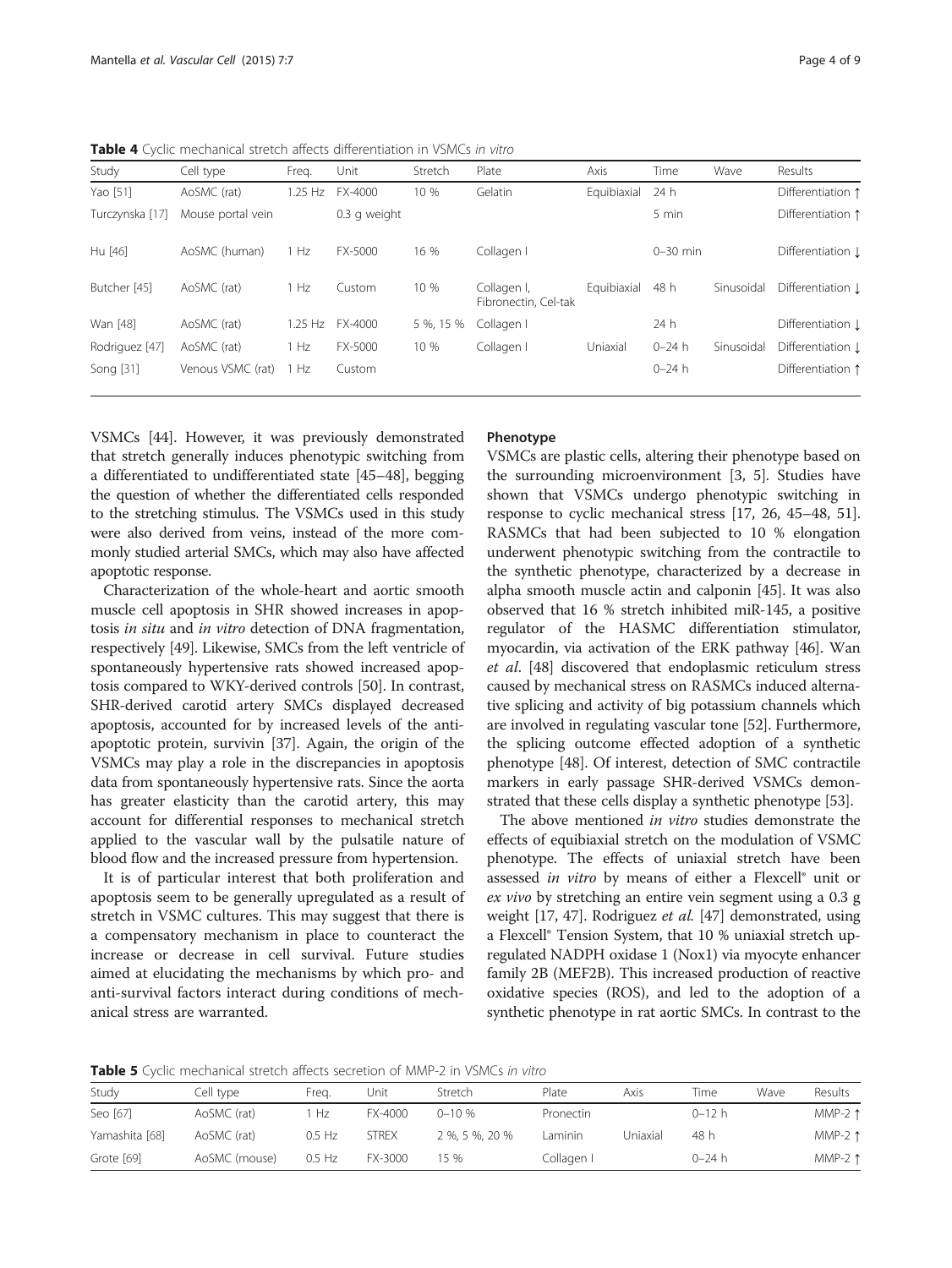|                | <b>I WIND A</b> CYCRE THEE REAGAN SECTED BREEZED THIS REAGANT THE VOID CO. THE REAGE |          |         |                 |            |          |            |            |             |  |  |  |
|----------------|--------------------------------------------------------------------------------------|----------|---------|-----------------|------------|----------|------------|------------|-------------|--|--|--|
| Study          | Cell type                                                                            | Frea.    | Unit    | Stretch         | Plate      | Axis     | Time       | Wave       | Results     |  |  |  |
| Rodriguez [47] | AoSMC (rat)                                                                          | Hz       | FX-5000 | 10 %            | Collagen   | Uniaxial | $0 - 24 h$ | Sinusoidal | Migration 1 |  |  |  |
| Chiu [26]      | AoSMC (rat)                                                                          | Hz.      | FX-2000 | 10 %, 20 %      |            |          | $0 - 30 h$ | Sinusoidal | Migration 1 |  |  |  |
| Li [57]        | AoSMC (mouse)                                                                        | Hz       | FX-4000 | 5 %, 15 %, 20 % | Collagen I |          | $0 - 24 h$ |            | Migration 1 |  |  |  |
| Scherer [56]   | Arterial SMC (human)                                                                 | $0.5$ Hz | FX-5000 | $0 - 13%$       | Collagen   |          | 24 h       |            | Migration 1 |  |  |  |

<span id="page-4-0"></span>Table 6 Cyclic mechanical stretch affects migration in VSMCs in vitro

previously described findings, Turczynska et al. [[17](#page-6-0)] found that stretch caused VSMCs to adopt a contractile, or differentiated, phenotype and this was associated with a decrease in the miR144/154 cluster. Notably, however, these researchers used an ex vivo model of venous elongation whereby a segment of murine portal vein was stretched with a 0.3 g weight. The ex vivo system used in these studies may exemplify the effects of VSMC-EC crosstalk, which will be discussed in greater detail later in this review. Briefly, since VSMCs and ECs are located in close proximity in the intact blood vessel, many studies have aimed to identify the effects of VSMC-EC interactions. For example, VSMCs co-cultured with ECs display differential gene expression, compared to a mono-cultured VSMCs [[54](#page-7-0)]. Thus, the results obtained by Turczynska et al. [\[17](#page-6-0)] may account for VSMC-EC communication.

The discrepancies in the phenotypic switching data available to date may not be easily resolved solely by strati-fying results based on axis of stretch. Yao et al. [\[51](#page-7-0)] found that 10 % equibiaxial stretch had a positive influence on RASMC differentiation via activation of the TGF-β1 pathway and its consequential upregulation of sirtuin-6 (SIRT6). The contradicting results in the previous study underscore the uncertainty associated with in vitro and ex vivo models of VSMC stretch. The numerous independent and cooperative pathways outline the need to further characterize the mechanisms through which VSMC phenotype is modulated in conditions of cyclic mechanical stress.

# Migration

As VSMCs adopt their synthetic phenotype, the rates of proliferation and migration increase [\[3](#page-6-0)–[5\]](#page-6-0). During atherogenesis and tissue repair after vascular injury, VSMCs migrate from the tunica media to the tunica intima [\[55\]](#page-7-0). Since VSMC migration is correlated with the pathogenesis of vascular diseases, studies have been conducted to determine the effects of mechanical stress on migration in vitro. Exposure to 24-h 13 % elongation has been shown to activate cellular migration through stimulation of nuclear factor of activated T-cells 5 nuclear translocation in human VSMCs [[56\]](#page-7-0). Similarly, 20 % stretch enhanced rat VSMC migration via ERKdependent increases in myocardin expression [\[26](#page-6-0)]. Furthermore, the protein kinase C δ (PKCδ) pathway was implicated in stretch-dependent migratory response,

as bovine aortic SMCs exposed to 15 % stretch experienced enhanced migration [[57\]](#page-7-0). Supporting evidence was obtained using VSMCs from explanted SHR and Wistar Kyoto (WKY) rat aortas. The group discovered that migration in SHR-derived VSMCs was increased compared to WKY rat aorta-derived VSMC controls [[33\]](#page-7-0). Taken together, these data contend that stretch, through many different mechanisms, has a positive regulatory role on VSMC migration.

# Alignment

VSMCs in the vessel wall are arranged in the form of a fibrous helix. In response to mechanical stimuli during development, angiogenesis, and vascular remodeling, VSMCs undergo changes in alignment [\[58\]](#page-7-0). The application of 20 and 10 % uniaxial cyclic stretch induced aortic SMC alignment perpendicular to the axis of stretch via activation of the p38 MAPK pathway and the induction of NO synthesis, respectively [\[59](#page-7-0), [60\]](#page-7-0). Equibiaxial cyclic stretch has also been shown to induce VSMC alignment in vitro. This response is attributed to activation of the mTOR/S6 kinase and p38 MAPK pathways, and the increase in Notch3 expression stimulated by stretchinduced ROS production [\[61, 62\]](#page-7-0).

Interestingly, Liu et al. [\[63\]](#page-7-0) found that stretch-induced alignment was dependent on the frequency of stretch, as 1.25 Hz induced the greatest alignment perpendicular to the axis of stretch, compared to conditions of 0.5, 1 and 2 Hz. Collectively, these studies demonstrate the numerous factors that must be taken into consideration when performing in vitro stretch analyses. The frequency, axis and degree of stretch have been shown to play a large role in the VSMC alignment response.

To study VSMC alignment in vivo, laser-scanning confocal microscopy was used to determine VSMC orientation in the basilar arteries of SHRs [\[64\]](#page-7-0). In contrast to in vitro data, VSMCs from WKY rats were uniformly oriented perpendicular to the longitudinal axis of the vessel, whereas those from SHRs exhibited disarray. This major discrepancy outlines the differences between *in vitro* and in vivo models of mechanical stretch, and emphasizes the need for more accurate in vitro models.

# Vascular remodeling

Vascular remodeling generally occurs as a response to hemodynamic changes in the blood vessel and is often a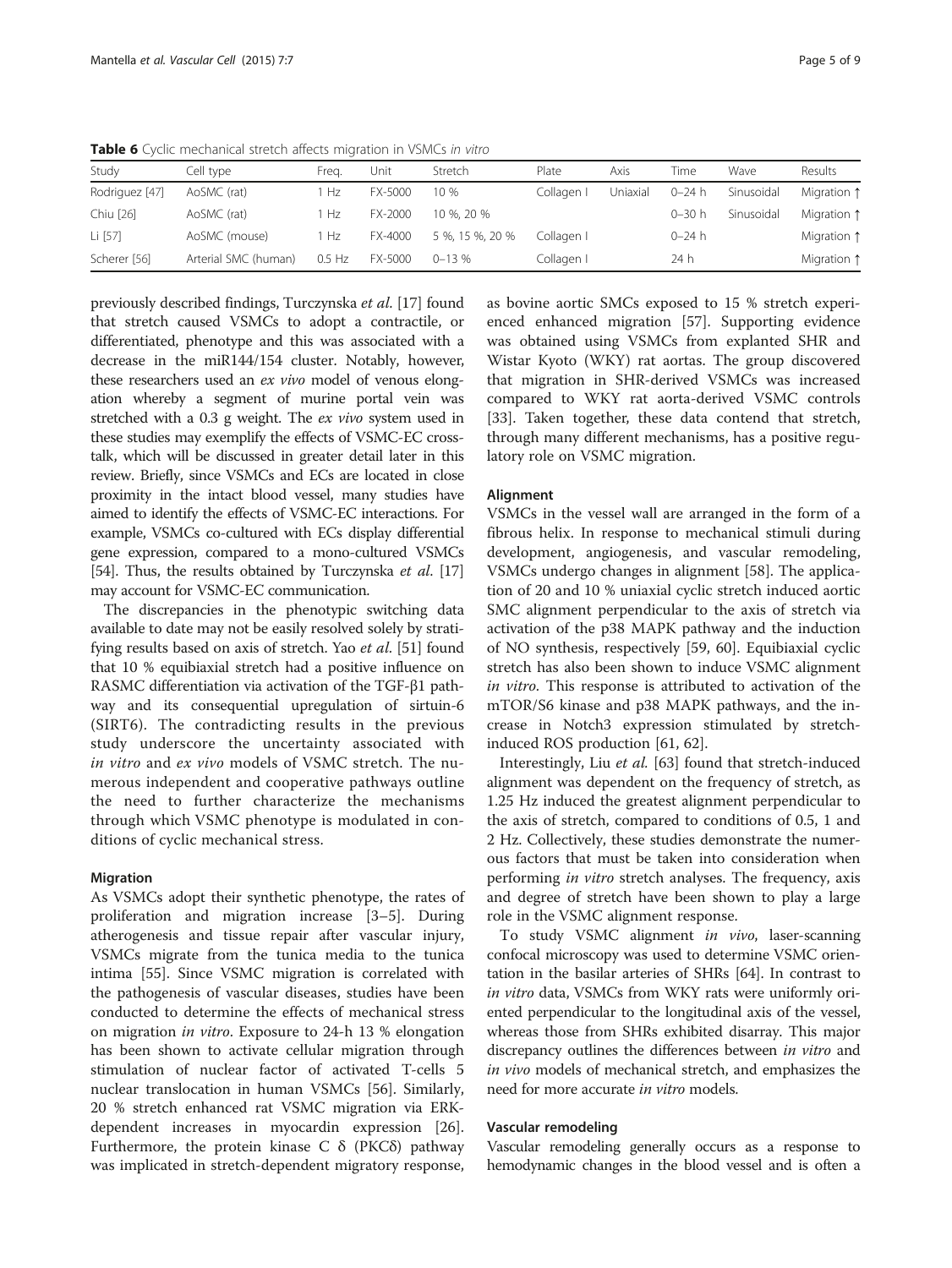critical pathophysiological component of many cardiovascular diseases. It involves changes in proliferation, apoptosis, migration, and reorganization of the ECM [\[65](#page-7-0)]. Matrix metalloproteinases (MMPs) have been implicated in the decomposition of the ECM and are largely involved in vascular remodeling [\[66\]](#page-7-0). Researchers have established that, under conditions of mechanical stress, cultured VSMCs from rat and mouse experienced increases in the expression and activity of MMP-2, which was modulated by the Akt pathway, periostin/focal adhesion kinase (FAK) system and ROS production [\[67](#page-7-0)–[69](#page-7-0)].

Increased expression and activity of MMPs in response to stretch have been observed in VSMCs from the aortas of SHR. These cells were found to have higher MMP-9 levels and activity relative to those from aortas of normotensive controls [\[33](#page-7-0)]. Similarly, left ventricular tissue from these rats had higher levels of both MMP-2 and MMP-9 activity [\[70](#page-7-0)]. Human saphenous vein grafts subjected to uniaxial stretch to a maximum elongation of 150 % of their resting length for 5 s demonstrated enhanced pro-MMP-9 expression and MMP-2 activity 3–5 days after later [\[71](#page-7-0)]. In contrast, Lin *et al.* who studied Dahl salt-sensitive rats did not find any changes in MMP-2 expression [[72\]](#page-7-0).

#### Potential biomarkers

In order to more accurately assess in vitro VSMC stretch response; stretch-related variables such as degree, duration, axis and frequency of stress, must remain consistent. Furthermore, passage number, calibration of instruments, membrane coating, and wave function used, must be carefully documented. Equally important however is to define and standardize universal biomarkers for stretch in VSMCs.

# ROS

One molecular event that seems to be involved in a number of VSMC stretch responses is the increased production of ROS [\[22,](#page-6-0) [47, 62](#page-7-0), [67](#page-7-0), [69, 73](#page-7-0)–[75](#page-7-0)]. Human and rat aortic SMCs subjected to 10 % elongation for 24 h exhibited enhanced ROS generation [[47](#page-7-0), [62, 73](#page-7-0)] implicating ROS in both VSMC stretch-responsive alignment [\[62, 73](#page-7-0)] and adoption of the synthetic phenotype [[47](#page-7-0)]. Studies by Montenegro *et al.* and Dick *et al.* suggested a Nox-4-dependent increase in ROS in response to stretch in human aortic and rat pulmonary artery SMCs (PASMCs), respectively [\[73, 75](#page-7-0)]. Another member of the Nox family, Nox-1, has also been implicated in stretch-dependent increases in ROS production [[47](#page-7-0), [69](#page-7-0)]. Specifically, Rodriguez et al. proposed Nox-1mediated phenotypic switching to a synthetic phenotype in RASMCs subjected to 10 % uniaxial elongation for 24 h [[47](#page-7-0)]. It was also found that mechanical stretch increased Nox-1 production, which lead to overall increases in MMP-2 expression in mouse aortic SMCs subjected to 15 % elongation, suggesting a role for ROS in stretchinduced vascular remodeling [\[69\]](#page-7-0). Similar findings were proposed by Seo et al. in RASMCs subjected to 10 % elongation [\[67\]](#page-7-0). Taken together, these findings suggest that increased ROS production may be a characteristic of stretched VSMCs, and this increase may be Noxdependent. If so, Nox-1 and Nox-4 may act as potential biomarkers of mechanical stretch in VSMCs.

# TGF-β1

TGF-β1 is a positive regulator of proliferation that is upregulated in sheep PASMCs that have been exposed to 20 % cyclic stretch. Yao et al. [\[51\]](#page-7-0) discovered a role for TGF-β1 in promoting RASMC differentiation via activation of sirtuin-6 (SIRT6) in conditions of 10 % equibiaxial stretch. Moreover, rat VSMCs subjected to 20 % cyclic stretch for 24 h displayed increased TGF-β1 mRNA expression and protein secretion. In this study, TGF-β1 stimulated expression of ECM components, outlining its role in vascular remodelling [[76\]](#page-8-0). As TGFβ1 has been implicated in VSMC stretch-responsive proliferation, differentiation, and secretion of ECM components, it is plausible that this cytokine may be a biomarker of cyclic mechanical stretch in VSMCs.

#### Secreted EC factors

In vivo, paracrine signaling from nearby ECs may play a large role in VSMC response to mechanical stress. For this reason, VSMC-EC co-cultures or use of media from stretched ECs to culture VSMCs, may represent a more accurate system when trying to model cyclic strain in vitro. It has been previously shown that factors secreted by ECs are involved in VSMC stretch-responsive proliferation. An aortic EC-SMC co-culture model of high blood pressure increased VSMC proliferation, compared to static controls [[77](#page-8-0)]. In contrast, researchers have found that media from pulmonary artery ECs subjected to 15 % elongation inhibited PASMC growth [\[78](#page-8-0)]. Specifically, the anti-angiogenic agent, thrombospondin-1, may be at least in part responsible for this inhibition of PASMC proliferation. Taken together, these results indicate that paracrine signaling from ECs may play a large role in VSMC responses to mechanical stress. In order to create a more accurate *in vitro* model of cyclic mechanical stress, it is important to take into consideration the factors released by ECs under these conditions.

#### Conclusion

The extensive diversity of the data obtained from VSMCs exposed to mechanical stress indicates that there are many variables that can influence stretch-induced responses. The frequency, duration, degree and axis of stretch, along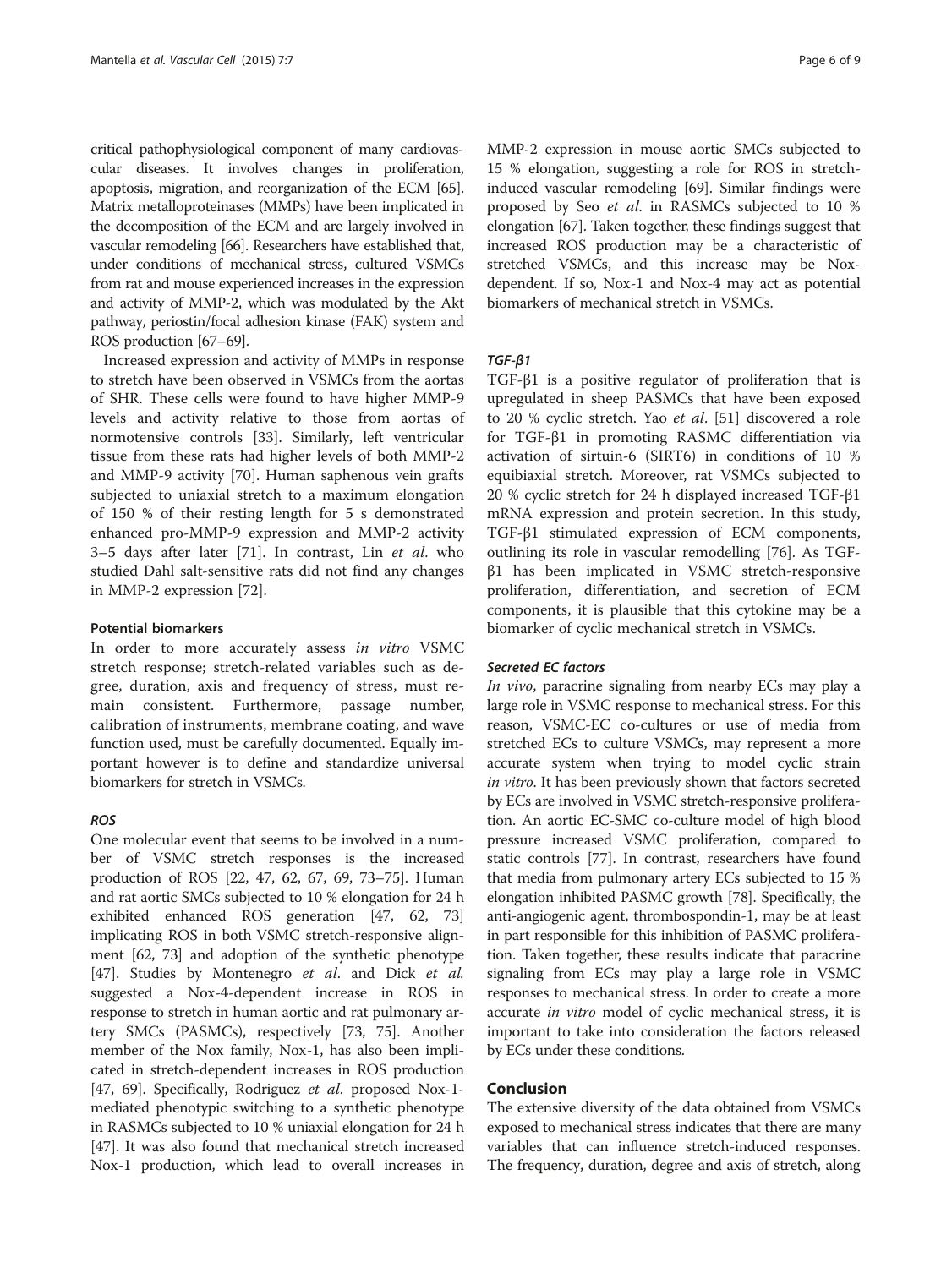<span id="page-6-0"></span>with the plate substrate, origin of VSMC (vein or artery) may affect downstream responses of stretched cells. In addition, factors such as cell passage number, content of culture media, and calibration of equipment, may also contribute the discrepancies reported for VSMC stretch response. Accordingly, while the available models may provide important information, it is crucial to identify and simultaneously measure key biomarkers that can confirm VSMC stretch-mediated responses. These biomarkers are paramount to elucidating how variations of stretch conditions influence stretch-induced VSMC responses.

#### Abbreviations

AoSMC: Aortic smooth muscle cell; EC: Endothelial cell; ECM: Extracellular matrix; ERK: Extracellular signal-regulated kinase; FAK: Focal adhesion kinase; HASMC: Human aortic smooth muscle cell; IGF-1R: Insulin-like growth factor-1; MAPK: Mitogen-activated protein kinase; MHC: Myosin heavy chain; MMP: Matrix metalloproteinase; PASMC: Pulmonary artery smooth muscle cell; PKCδ: Protein kinase C δ; PVSMC: Porcine vascular smooth muscle cell; RASMC: Rat aortic smooth muscle cell; ROS: Reactive oxidative species; SHR: Spontaneously hypertensive rat; SIRT6: Sirtuin-6; SM: Smooth muscle; SMC: Smooth muscle cell; SRF: Serum response factor; TGF-β: Transforming growth factor-β; VSMC: Vascular smooth muscle cell; WKY: Wistar Kyoto.

#### Competing interests

The authors declare that they have no competing interests.

#### Authors' contributions

LEM and SV reviewed the literature and wrote the paper. LEM, AQ, and SV critically edited the manuscript. All authors have read and approved the final manuscript.

#### Authors' information

SV is the Canada Research Chair in Atherosclerosis at the University of Toronto.

#### Acknowledgments

This work was supported by in part by a grant from the Heart and Stroke Foundation of Canada to SV. LEM is the recipient of a graduate fellowship from the University of Toronto Department of Pharmacology & Toxicology.

#### Author details

<sup>1</sup> Division of Cardiac Surgery, Keenan Research Centre for Biomedical Science, St. Michael's Hospital, 8th Floor, Bond Wing, 30 Bond Street, Toronto, ON M5B 1W8, Canada. <sup>2</sup>Department of Pharmacology & Toxicology, University of Toronto, Toronto, ON, Canada. <sup>3</sup>Department of Surgery, University of Toronto, Toronto, ON, Canada.

#### Received: 14 April 2015 Accepted: 12 August 2015 Published online: 21 August 2015

#### References

- 1. Anwar MA, Shalhoub J, Lim CS, Gohel MS, Davies AH. The effect of pressure-induced mechanical stretch on vascular wall differential gene expression. J Vasc Res. 2012;49(6):463–78.
- Lemarie CA, Tharaux PL, Lehoux S. Extracellular matrix alterations in hypertensive vascular remodeling. J Mol Cell Cardiol. 2010;48(3):433–9.
- 3. Owens GK. Regulation of differentiation of vascular smooth muscle cells. Physiol Rev. 1995;75(3):487–517.
- 4. Owens GK, Kumar MS, Wamhoff BR. Molecular regulation of vascular smooth muscle cell differentiation in development and disease. Physiol Rev. 2004;84(3):767–801.
- 5. Yoshida T, Azuma H, Aihara K, Fujimura M, Akaike M, Mitsui T, et al. Vascular smooth muscle cell proliferation is dependent upon upregulation of mitochondrial transcription factor A (mtTFA) expression in injured rat carotid artery. Atherosclerosis. 2005;178(1):39–47.
- 6. Mack CP, Owens GK. Regulation of smooth muscle alpha-actin expression in vivo is dependent on CArG elements within the 5′ and first intron promoter regions. Circ Res. 1999;84(7):852–61.
- 7. Manabe I, Owens GK. CArG elements control smooth muscle subtype-specific expression of smooth muscle myosin in vivo. J Clin Invest. 2001;107(7):823–34.
- 8. Li L, Liu Z, Mercer B, Overbeek P, Olson EN. Evidence for serum response factor-mediated regulatory networks governing SM22alpha transcription in smooth, skeletal, and cardiac muscle cells. Dev Biol. 1997;187(2):311–21.
- 9. Shore P, Sharrocks AD. The transcription factors Elk-1 and serum response factor interact by direct protein-protein contacts mediated by a short region of Elk-1. Mol Cell Biol. 1994;14(5):3283–91.
- 10. Miano JM, Carlson MJ, Spencer JA, Misra RP. Serum response factor-dependent regulation of the smooth muscle calponin gene. J Biol Chem. 2000;275(13):9814–22.
- 11. O'Rourke M. Mechanical principles in arterial disease. Hypertension. 1995;26(1):2–9.
- 12. Lehoux S, Castier Y, Tedgui A. Molecular mechanisms of the vascular responses to haemodynamic forces. J Intern Med. 2006;259(4):381–92.
- 13. Haga JH, Li YS, Chien S. Molecular basis of the effects of mechanical stretch on vascular smooth muscle cells. J Biomech. 2007;40(5):947–60.
- 14. Vande Geest JP, Di Martino ES, Vorp DA. An analysis of the complete strain field within Flexercell membranes. J Biomech. 2004;37(12):1923–8.
- 15. Thie M, Harrach B, Schonherr E, Kresse H, Robenek H, Rauterberg J. Responsiveness of aortic smooth muscle cells to soluble growth mediators is influenced by cell-matrix contact. Arterioscler Thromb. 1993;13(7):994–1004.
- 16. Thie M, Schlumberger W, Semich R, Rauterberg J, Robenek H. Aortic smooth muscle cells in collagen lattice culture: effects on ultrastructure, proliferation and collagen synthesis. Eur J Cell Biol. 1991;55(2):295–304.
- 17. Turczynska KM, Sadegh MK, Hellstrand P, Sward K, Albinsson S. MicroRNAs are essential for stretch-induced vascular smooth muscle contractile differentiation via microRNA (miR)-145-dependent expression of L-type calcium channels. J Biol Chem. 2012;287(23):19199–206.
- 18. Kockx MM, Knaapen MW. The role of apoptosis in vascular disease. J Pathol. 2000;190(3):267–80.
- 19. Ho KJ, Spite M, Owens CD, Lancero H, Kroemer AH, Pande R, et al. Aspirin-triggered lipoxin and resolvin E1 modulate vascular smooth muscle phenotype and correlate with peripheral atherosclerosis. Am J Pathol. 2010;177(4):2116–23.
- 20. Gonzalez-Navarro H, Abu Nabah YN, Vinue A, Andres-Manzano MJ, Collado M, Serrano M, et al. p19(ARF) deficiency reduces macrophage and vascular smooth muscle cell apoptosis and aggravates atherosclerosis. J Am Coll Cardiol. 2010;55(20):2258–68.
- 21. Daniel JM, Sedding DG. Circulating smooth muscle progenitor cells in arterial remodeling. J Mol Cell Cardiol. 2011;50(2):273–9.
- 22. Mata-Greenwood E, Grobe A, Kumar S, Noskina Y, Black SM. Cyclic stretch increases VEGF expression in pulmonary arterial smooth muscle cells via TGF-beta1 and reactive oxygen species: a requirement for NAD(P)H oxidase. Am J Physiol Lung Cell Mol Physiol. 2005;289(2):L288–9.
- 23. Chang H, Shyu KG, Wang BW, Kuan P. Regulation of hypoxia-inducible factor-1alpha by cyclical mechanical stretch in rat vascular smooth muscle cells. Clin Sci (Lond). 2003;105(4):447–56.
- 24. Chahine MN, Dibrov E, Blackwood DP, Pierce GN. Oxidized LDL enhances stretch-induced smooth muscle cell proliferation through alterations in nuclear protein import. Can J Physiol Pharmacol. 2012;90(12):1559–68.
- 25. Liu S, Li Y, Zhang Z, Xie F, Xu Q, Huang X, et al. alpha1-Adrenergic receptors mediate combined signals initiated by mechanical stretch stress and norepinephrine leading to accelerated mouse vein graft atherosclerosis. J Vasc Surg. 2013;57(6):1645. 56, 1656.e1-3.
- 26. Chiu CZ, Wang BW, Shyu KG. Effects of cyclic stretch on the molecular regulation of myocardin in rat aortic vascular smooth muscle cells. J Biomed Sci. 2013;20:50,0127-20-50.
- 27. Liu G, Hitomi H, Hosomi N, Lei B, Nakano D, Deguchi K, et al. Mechanical stretch augments insulin-induced vascular smooth muscle cell proliferation by insulin-like growth factor-1 receptor. Exp Cell Res. 2011;317(17):2420–8.
- 28. Guha S, Cullen JP, Morrow D, Colombo A, Lally C, Walls D, et al. Glycogen synthase kinase 3 beta positively regulates Notch signaling in vascular smooth muscle cells: role in cell proliferation and survival. Basic Res Cardiol. 2011;106(5):773–85.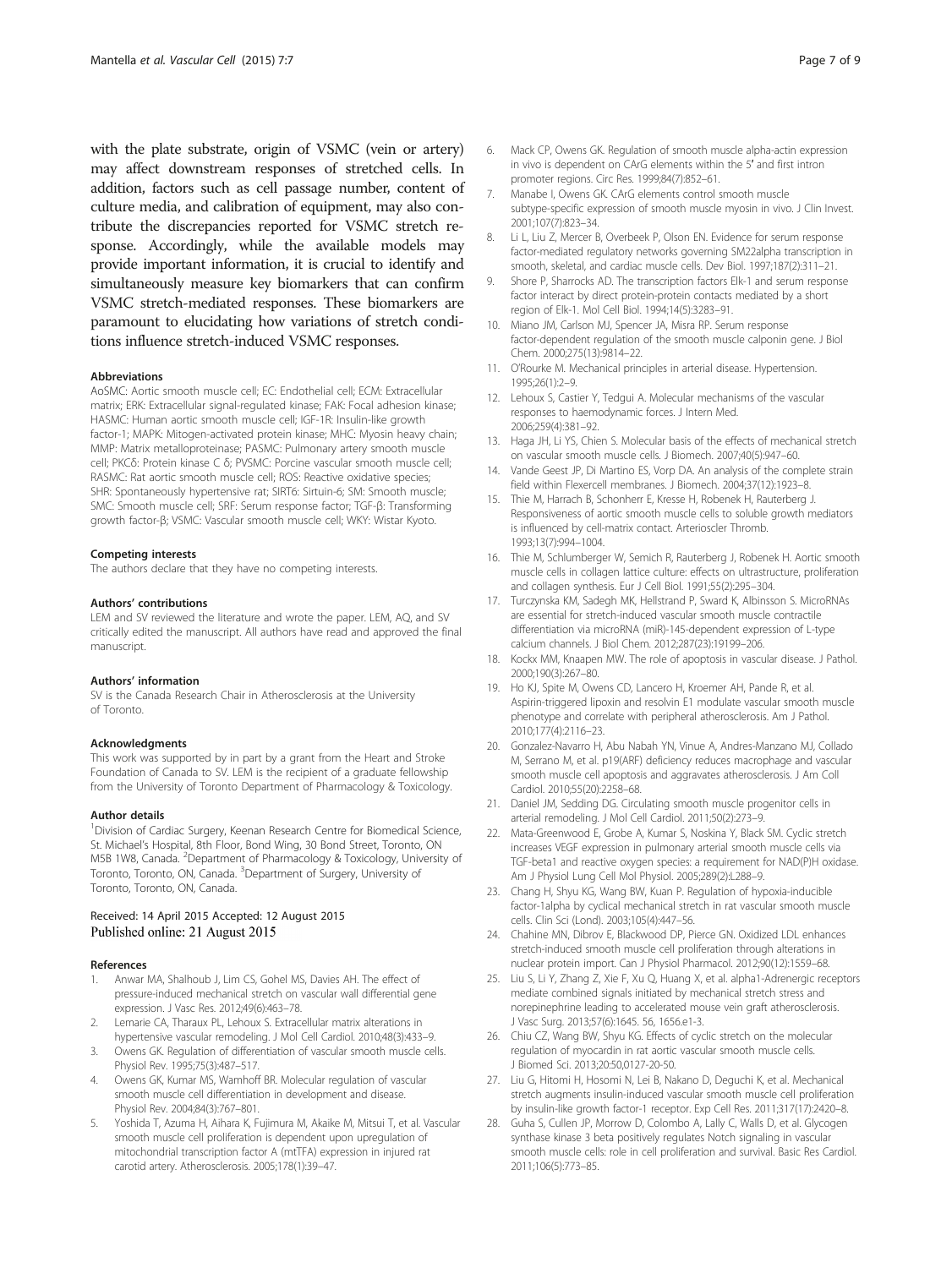- <span id="page-7-0"></span>29. Morrow D, Sweeney C, Birney YA, Cummins PM, Walls D, Redmond EM, et al. Cyclic strain inhibits Notch receptor signaling in vascular smooth muscle cells in vitro. Circ Res. 2005;96(5):567–75.
- 30. Huntzinger E, Izaurralde E. Gene silencing by microRNAs: contributions of translational repression and mRNA decay. Nat Rev Genet. 2011;12(2):99–110.
- 31. Song L, Duan P, Guo P, Li D, Li S, Xu Y, et al. Downregulation of miR-223 and miR-153 mediates mechanical stretch-stimulated proliferation of venous smooth muscle cells via activation of the insulin-like growth factor-1 receptor. Arch Biochem Biophys. 2012;528(2):204–11.
- 32. Song J, Hu B, Qu H, Bi C, Huang X, Zhang M. Mechanical stretch modulates microRNA 21 expression, participating in proliferation and apoptosis in cultured human aortic smooth muscle cells. PLoS One. 2012;7(10):e47657.
- 33. Lee SJ, Kim WJ, Moon SK. TNF-alpha regulates vascular smooth muscle cell responses in genetic hypertension. Int Immunopharmacol. 2009;9(7-8):837–43.
- 34. Jing L, Zhang JZ, Zhao L, Wang YL, Guo FY. High-expression of transforming growth factor beta1 and phosphorylation of extracellular signal-regulated protein kinase in vascular smooth muscle cells from aorta and renal arterioles of spontaneous hypertension rats. Clin Exp Hypertens. 2007;29(2):107–17.
- 35. Tanner FC, Greutert H, Barandier C, Frischknecht K, Luscher TF. Different cell cycle regulation of vascular smooth muscle in genetic hypertension. Hypertension. 2003;42(2):184–8.
- 36. Nolan BP, Senechal P, Waqar S, Myers J, Standley CA, Standley PR. Altered insulin-like growth factor-1 and nitric oxide sensitivities in hypertension contribute to vascular hyperplasia. Am J Hypertens. 2003;16(5 Pt 1):393–400.
- 37. Arribas SM, Hermida C, Gonzalez MC, Wang Y, Hinek A. Enhanced survival of vascular smooth muscle cells accounts for heightened elastin deposition in arteries of neonatal spontaneously hypertensive rats. Exp Physiol. 2010;95(4):550–60.
- 38. Donath MY, Halban PA. Decreased beta-cell mass in diabetes: significance, mechanisms and therapeutic implications. Diabetologia. 2004;47(3):581–9.
- 39. Littlewood TD, Bennett MR. Apoptotic cell death in atherosclerosis. Curr Opin Lipidol. 2003;14(5):469–75.
- 40. Morissette MR, Rosenzweig A. Targeting survival signaling in heart failure. Curr Opin Pharmacol. 2005;5(2):165–70.
- 41. Cheng WP, Wang BW, Chen SC, Chang H, Shyu KG. Mechanical stretch induces the apoptosis regulator PUMA in vascular smooth muscle cells. Cardiovasc Res. 2012;93(1):181–9.
- 42. Wernig F, Mayr M, Xu Q. Mechanical stretch-induced apoptosis in smooth muscle cells is mediated by beta1-integrin signaling pathways. Hypertension. 2003;41(4):903–11.
- 43. Sotoudeh M, Li YS, Yajima N, Chang CC, Tsou TC, Wang Y, et al. Induction of apoptosis in vascular smooth muscle cells by mechanical stretch. Am J Physiol Heart Circ Physiol. 2002;282(5):H1709–16.
- 44. Su BY, Shontz KM, Flavahan NA, Nowicki PT. The effect of phenotype on mechanical stretch-induced vascular smooth muscle cell apoptosis. J Vasc Res. 2006;43(3):229–37.
- 45. Butcher JT, Barrett BC, Nerem RM. Equibiaxial strain stimulates fibroblastic phenotype shift in smooth muscle cells in an engineered tissue model of the aortic wall. Biomaterials. 2006;27(30):5252–8.
- 46. Hu B, Song JT, Qu HY, Bi CL, Huang XZ, Liu XX, et al. Mechanical stretch suppresses microRNA-145 expression by activating extracellular signal-regulated kinase 1/2 and upregulating angiotensin-converting enzyme to alter vascular smooth muscle cell phenotype. PLoS One. 2014;9(5):e96338.
- 47. Rodriguez AI, Csanyi G, Ranayhossaini DJ, Feck DM, Blose KJ, Assatourian L, et al. MEF2B-Nox1 signaling is critical for stretch-induced phenotypic modulation of vascular smooth muscle cells. Arterioscler Thromb Vasc Biol. 2015;35(2):430–8.
- 48. Wan XJ, Zhao HC, Zhang P, Huo B, Shen BR, Yan ZQ, et al. Involvement of BK channel in differentiation of vascular smooth muscle cells induced by mechanical stretch. Int J Biochem Cell Biol. 2015;59:21–9.
- Hamet P, Richard L, Dam TV, Teiger E, Orlov SN, Gaboury L, et al. Apoptosis in target organs of hypertension. Hypertension. 1995;26(4):642–8.
- 50. Fortuno MA, Ravassa S, Etayo JC, Diez J. Overexpression of Bax protein and enhanced apoptosis in the left ventricle of spontaneously hypertensive rats: effects of AT1 blockade with losartan. Hypertension. 1998;32(2):280–6.
- 51. Yao QP, Zhang P, Qi YX, Chen SG, Shen BR, Han Y, et al. The role of SIRT6 in the differentiation of vascular smooth muscle cells in response to cyclic strain. Int J Biochem Cell Biol. 2014;49:98–104.
- 52. Pang L, Rusch NJ. High-conductance, Ca(2+) -activated K+ channels: altered expression profiles in aging and cardiovascular disease. Mol Interv. 2009;9(5):230–3.
- 53. Fukuda N, Hu WY, Satoh C, Nakayama M, Kishioka H, Kubo A, et al. Contribution of synthetic phenotype on the enhanced angiotensin II-generating system in vascular smooth muscle cells from spontaneously hypertensive rats. J Hypertens. 1999;17(8):1099–107.
- 54. Heydarkhan-Hagvall S, Helenius G, Johansson BR, Li JY, Mattsson E, Risberg B. Co-culture of endothelial cells and smooth muscle cells affects gene expression of angiogenic factors. J Cell Biochem. 2003;89(6):1250–9.
- 55. Murry CE, Gipaya CT, Bartosek T, Benditt EP, Schwartz SM. Monoclonality of smooth muscle cells in human atherosclerosis. Am J Pathol. 1997;151(3):697–705.
- 56. Scherer C, Pfisterer L, Wagner AH, Hodebeck M, Cattaruzza M, Hecker M, et al. Arterial wall stress controls NFAT5 activity in vascular smooth muscle cells. J Am Heart Assoc. 2014;3(2):e000626.
- 57. Li C, Wernig F, Leitges M, Hu Y, Xu Q. Mechanical stress-activated PKCdelta regulates smooth muscle cell migration. FASEB J. 2003;17(14):2106–8.
- 58. Kanda K, Matsuda T. Behavior of arterial wall cells cultured on periodically stretched substrates. Cell Transplant. 1993;2(6):475–84.
- 59. Standley PR, Cammarata A, Nolan BP, Purgason CT, Stanley MA. Cyclic stretch induces vascular smooth muscle cell alignment via NO signaling. Am J Physiol Heart Circ Physiol. 2002;283(5):H1907–14.
- 60. Chen Q, Li W, Quan Z, Sumpio BE. Modulation of vascular smooth muscle cell alignment by cyclic strain is dependent on reactive oxygen species and P38 mitogen-activated protein kinase. J Vasc Surg. 2003;37(3):660–8.
- 61. Li W, Chen Q, Mills I, Sumpio BE. Involvement of S6 kinase and p38 mitogen activated protein kinase pathways in strain-induced alignment and proliferation of bovine aortic smooth muscle cells. J Cell Physiol. 2003;195(2):202–9.
- 62. Zhu JH, Chen CL, Flavahan S, Harr J, Su B, Flavahan NA. Cyclic stretch stimulates vascular smooth muscle cell alignment by redox-dependent activation of Notch3. Am J Physiol Heart Circ Physiol. 2011;300(5):H1770–80.
- 63. Liu B, Qu MJ, Qin KR, Li H, Li ZK, Shen BR, et al. Role of cyclic strain frequency in regulating the alignment of vascular smooth muscle cells in vitro. Biophys J. 2008;94(4):1497–507.
- 64. Arribas SM, Gordon JF, Daly CJ, Dominiczak AF, McGrath JC. Confocal microscopic characterization of a lesion in a cerebral vessel of the stroke-prone spontaneously hypertensive rat. Stroke. 1996;27(6):1118,22. discussion 1122-3.
- 65. Gibbons GH, Dzau VJ. The emerging concept of vascular remodeling. N Engl J Med. 1994;330(20):1431–8.
- 66. Galis ZS, Khatri JJ. Matrix metalloproteinases in vascular remodeling and atherogenesis: the good, the bad, and the ugly. Circ Res. 2002;90(3):251–62.
- 67. Seo KW, Lee SJ, Kim YH, Bae JU, Park SY, Bae SS, et al. Mechanical stretch increases MMP-2 production in vascular smooth muscle cells via activation of PDGFR-beta/Akt signaling pathway. PLoS One. 2013;8(8):e70437.
- Yamashita O, Yoshimura K, Nagasawa A, Ueda K, Morikage N, Ikeda Y, et al. Periostin links mechanical strain to inflammation in abdominal aortic aneurysm. PLoS One. 2013;8(11):e79753.
- 69. Grote K, Flach I, Luchtefeld M, Akin E, Holland SM, Drexler H, et al. Mechanical stretch enhances mRNA expression and proenzyme release of matrix metalloproteinase-2 (MMP-2) via NAD(P)H oxidase-derived reactive oxygen species. Circ Res. 2003;92(11):e80–6.
- 70. Shinzato T, Ohya Y, Nakamoto M, Ishida A, Takishita S. Beneficial effects of pioglitazone on left ventricular hypertrophy in genetically hypertensive rats. Hypertens Res. 2007;30(9):863–73.
- 71. Meng X, Mavromatis K, Galis ZS. Mechanical stretching of human saphenous vein grafts induces expression and activation of matrixdegrading enzymes associated with vascular tissue injury and repair. Exp Mol Pathol. 1999;66(3):227–37.
- 72. Lin J, Davis HB, Dai Q, Chou YM, Craig T, Hinojosa-Laborde C, et al. Effects of early and late chronic pressure overload on extracellular matrix remodeling. Hypertens Res. 2008;31(6):1225–31.
- 73. Montenegro MF, Valdivia A, Smolensky A, Verma K, Taylor WR, San Martin A. Nox4-dependent activation of cofilin mediates VSMC reorientation in response to cyclic stretching. Free Radic Biol Med. 2015;85:288–94.
- 74. Leopold JA, Loscalzo J. Cyclic strain modulates resistance to oxidant stress by increasing G6PDH expression in smooth muscle cells. Am J Physiol Heart Circ Physiol. 2000;279(5):H2477–85.
- 75. Dick AS, Ivanovska J, Kantores C, Belcastro R, Keith Tanswell A, Jankov RP. Cyclic stretch stimulates nitric oxide synthase-1-dependent peroxynitrite formation by neonatal rat pulmonary artery smooth muscle. Free Radic Biol Med. 2013;61:310–9.